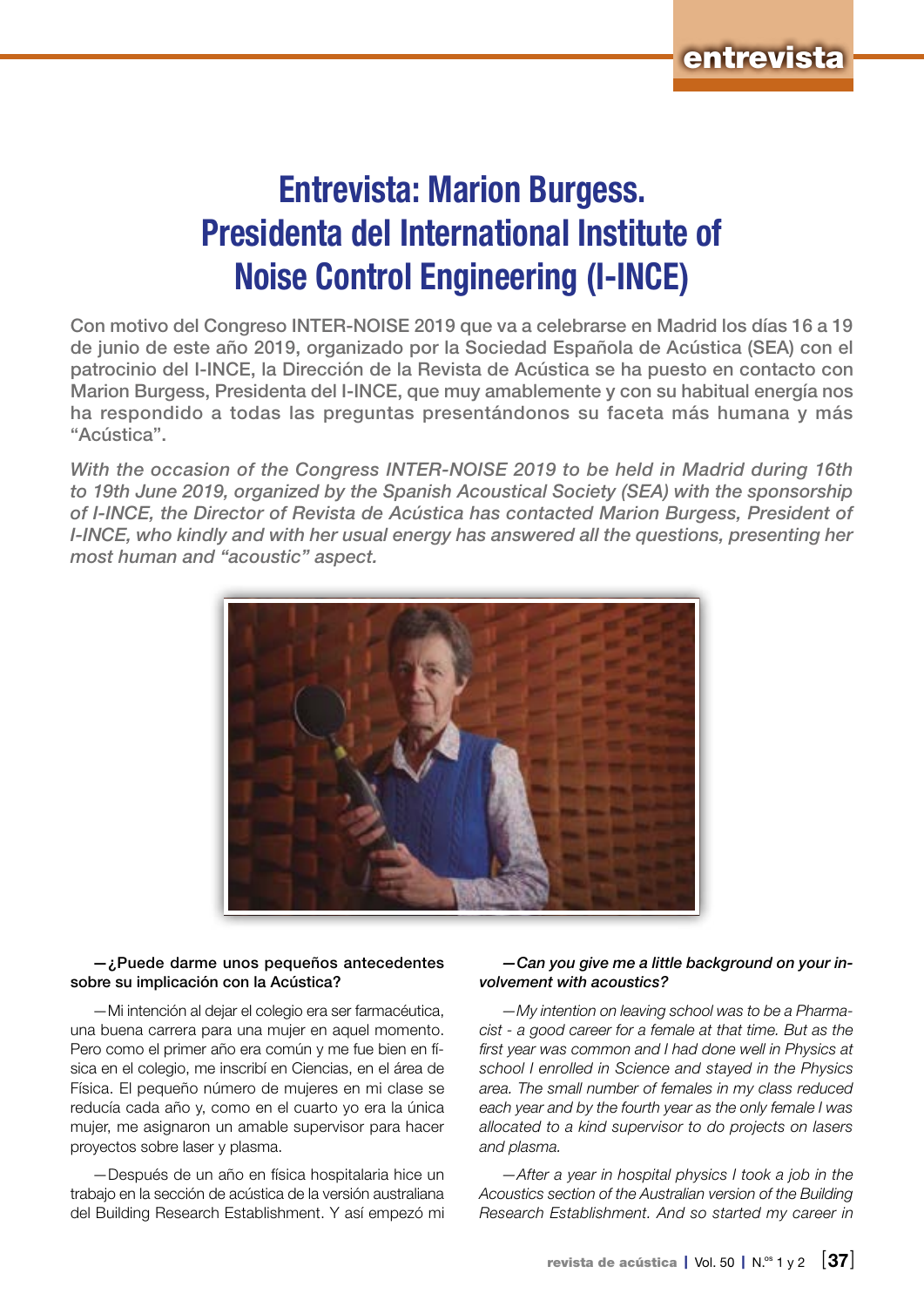## entrevista

carrera en Acústica, ensayando el comportamiento de muchos productos nuevos que se estaban desarrollando en ese momento.

#### —Y ¿qué ocurrió después?

—Me gustaba el trabajo, principalmente porque en aquel momento era muy práctico y también trabajábamos un poco con los fabricantes para ayudarles a mejorar sus productos y observar las diferencias obtenidas. Durante las décadas siguientes me trasladé a la Universidad, a la Escuela de Arquitectura y, aunque la acústica era mi tema principal, asistí a todas las clases relacionadas con la ciencia, así que aprendí más acerca de la relación entre los productos para el calor y la luz y los del sonido.

—A causa del trabajo de mi esposo nos trasladamos desde la gran ciudad de Sídney a la más pequeña de Camberra, la capital de Australia. Resultó ser un estupendo traslado ya que pude unirme a la Escuela de Ingeniería Mecánica en el recientemente abierto campus universitario. Y así empezó la etapa de mi carrera en la que trabajé en ruido ambiental, ruido en el puesto de trabajo, y en control de ruido.

—Ahora estoy oficialmente jubilada, pero todavía soy Miembro de Honor y asumo un cierto número de proyectos de consulta, enseñanza e investigación.

#### —Y como llego a involucrarse con I-INCE?

—Mi primera implicación con los eventos internacionales fue en la Comisión Internacional de Acústica (ICA) después de la exitosa propuesta de organizar ICA 2010 en Sídney, que siguió al ICA 2007, Madrid. Desafortunadamente, debido a una enfermedad, el presidente propuesto renunció, y yo asumí el puesto de organizador principal. Yo estaba muy nerviosa por esto, ya que me sentía más cómoda como ayudante. Ello me permitió estar más en contacto con la ámbito internacional de la acústica, y continué en la Junta de ICA, y además fui elegida Presidenta.

—Durante este período fui invitada a representar al Pacifico Asiático en la Junta de I-INCE, y unos años más tarde invitada a ser Presidenta. Nunca fue mi meta estar implicada en la dirección de las organizaciones acústicas internacionales. Pero alguna implicación es interesante, desafiante y tiene su recompensa cuando crecen las organizaciones, conservan las actividades que merecen la pena y emprenden nuevas iniciativas que reflejan los cambios en el mundo que nos rodea.

#### —Puede explicar algo sobre la dirección de I-INCE?

—I-INCE y los Congresos INTER-NOISE se están acercando a su 50 aniversario, que será en 2021. 50 años es un aniversario importante y estamos encantados de que este año INTER-NOISE pueda celebrarse en Ma*acoustics, testing the performance of the many new products that were being developed at that time!*

#### *—And what happened next?*

*—I enjoyed the work, mainly because at that time it was very practical and we also worked a little with the manufacturers so could help them to improve their products and hear the differences! Over the following decades I moved to the University in the School of Architecture and while acoustics was my main topic, I assisted with all the classes that involved science so learnt more about the relationship between products for heat and light as well as sound.*

*—Due to my husband's work we moved from the big city of Sydney to the smaller city of Canberra, the capital city of Australia. This turned out to be a great move as I was able to join the Mechanical Engineering School in the newly opened University Campus. And so started the stage of my career when I worked on environmental and workplace noise and noise control.* 

*—I am officially retired now but still an Honorary staff member and undertake a number of consulting, teaching and research projects.*

#### *—So how did you become involved with I-INCE?*

*—My first involvement with international events was with the International Commission for Acoustics (ICA) following the successful bid to host the ICA 2010 in Sydney, which followed the ICA 2007, Madrid. Unfortunately due to illness the proposed chair resigned and I took over the main organising role. I was very nervous about this as I was more comfortable in the support role. This brought me more in contact with the international sphere of acoustics and I continued on the board of ICA and also became President.*

*—During this period I was invited to take up a role representing Asia Pacific on the Board of I-INCE and some years later was invited to consider the role as President. It was never my goal to become so involved with the management of international acoustics organisations. But such involvement is interesting, challenging and rewarding as the organisations grow, retain the activities that are worthwhile and undertake new initiatives to reflect the changes in world around us.*

#### *—Can you explain a little about the management of I-INCE?*

*—I-INCE and the Inter-noise congresses are approaching the 50 years anniversary in 2021. 50 years is an important anniversary and we are delighted that the*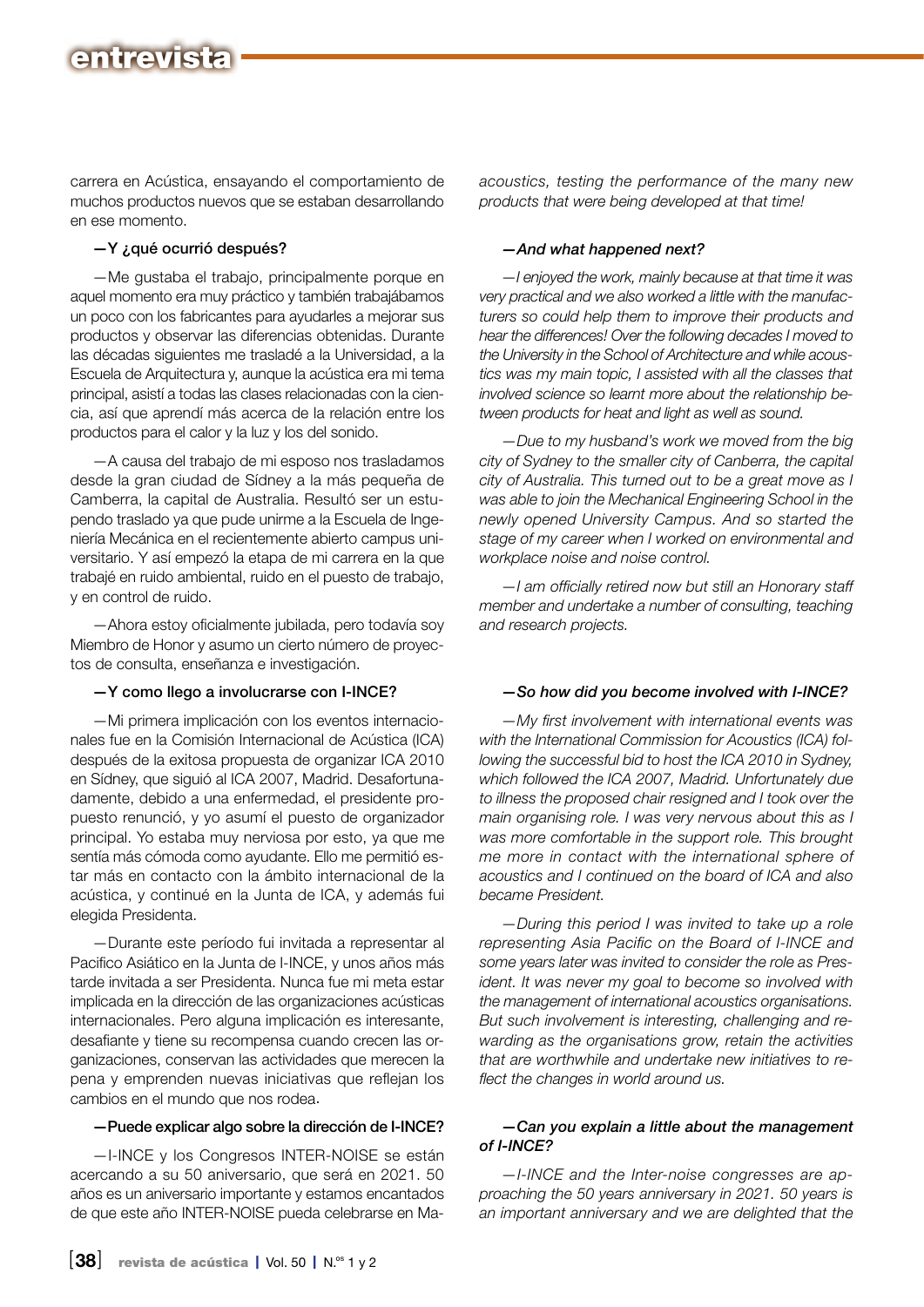

drid, lo que constituye un logro para la SEA. Los fundadores de I-INCE se arriesgaron bastante al establecer una organización internacional y celebrar una conferencia internacional sobre control de ruido, especialmente cuando se recuerda que hace 50 años las comunicaciones internacionales se hacían por correo y solo ocasionalmente por carísimas llamadas telefónicas. Realmente respeto lo que han logrado los fundadores de I-INCE. Habrá más sobre la historia de I-INCE en los próximos años.

—El gobierno de I-INCE recae en la Junta Directiva de I-INCE y en la Asamblea General. El Consejo de Administración está compuesto por los funcionarios de I-INCE, los Presidentes Generales de los tres Congresos anteriores de INTER-NOISE, el Presidente inmediato anterior y varios Directores elegidos. La Asamblea General se reúne una vez al año durante el Congreso INTER-NOISE. Cada sociedad miembro está representada en la Asamblea General, que imparte las instrucciones a la Junta Directiva. Normalmente hay 19 miembros en la Junta que, voluntariamente, dedican su tiempo a los trabajos asignados.

—Para asegurar la participación internacional, la representación de las tres regiones del mundo, Asia-Pacífico, Europa-África y Pan-América, está asegurada de tres formas principales. Para cada región hay un Vicepresidente, un Director General y un representante del pasado INTER-NOISE. También hay la intención de asegurar la representación internacional en los puestos ejecutivos de Presidente, Secretario y Tesorero.

#### —Cuales son algunas de las actividades técnicas de I-INCE?

—El congreso INTER-NOISE es el foco principal de las actividades técnicas de I-INCE. El crecimiento de la participación en los congresos resalta la importancia de un congreso centrado en el control del ruido desde el punto de vista de la ingeniería. Los ingresos de I-INCE provienen de la relativamente pequeña cuota de miembro anual, más una pequeña aportación a I-INCE procedente del total de las cuotas de asistencia a los congresos. Casi todos estos ingresos se invierten en actividades técnicas, con gran énfasis en el proporcionar estímulo y ayuda a los que están empezando en este campo.

Cada año se ofrecen Becas de Asistencia a Congresos para Jóvenes Profesionales y son muy competitivas, por lo que es un desafío seleccionar unos 20 receptores del gran número de aspirantes. Cada tarde se celebra una Mesa de Trabajo para Jóvenes Profesionales que comprende exposiciones sobre temas que incluyen creación de redes, publicaciones, cómo comenzar a trabajar, etc., además de la presentación de los premios, seguido por un evento social informal en red. Una iniciativa reciente, enfocada de nuevo hacia los jóvenes profesionales, es una Escuela Práctica de *INTER-NOISE in Madrid this year can celebrate this achievement for SEA. The founders of I-INCE took quite a risk to establish an international organisation and hold an international conference on noise control, especially when it is remembered that 50 years ago communication internationally was by postage and only occasionally by expensive telephone calls. I truly respect what those founders of I-INCE achieved. There will be more on the history of I-INCE in the coming years.*

*—The governance of I-INCE rests with the I-INCE Board of Directors and the General Assembly. The Board of Directors consists of the officers of I-INCE, the General Chairmen of the three past INTER-NOISE Congresses, the immediate past president, and several elected Directors. The General Assembly meets once per year at the INTER-NOISE Congress. Each member society is represented at the General Assembly that Assembly gives direction to the Board of Directors. There are currently 19 members on the board who voluntarily give their time to the assigned duties. To ensure the international participation, representation from the three regions of the world: Asia-Pacific, Europe-Africa and Pan-America, is ensured in three main ways.*

*—For each region, there is a Vice President, a Director at Large and a representative from a past INTER-NOISE. There is also the intent to ensure international representation in the executive positions of President, Secretary and Treasurer.* 

#### *—And what are some of the technical activities of I-INCE?*

*—The INTER-NOISE congress is the primary focus for the technical activities of I-INCE. The growth in participation at the congress highlights the importance of a congress focussed on engineering noise control. The income for I-INCE comes from the relatively small annual membership fee plus is a small remit to I-INCE from each full registration fee to the congress. Almost all this income is spent on technical activities with a great emphasis on providing encouragement and assistance for those entering the field.*

*—The Young Professionals Congress Attendance Grants are offered each year and are competitive, so it is a challenge to select around 20 recipients from the large number of applicants. A Young Professionals Workshop is held one afternoon and comprises presentations on topics including networking, publications, starting a job, etc. plus the presentations of the awards and is followed by an informal networking social event. A recent initiative, again focused on young professionals, is a School on the Practice of Noise Control held on Sunday morning before the opening of the congress.*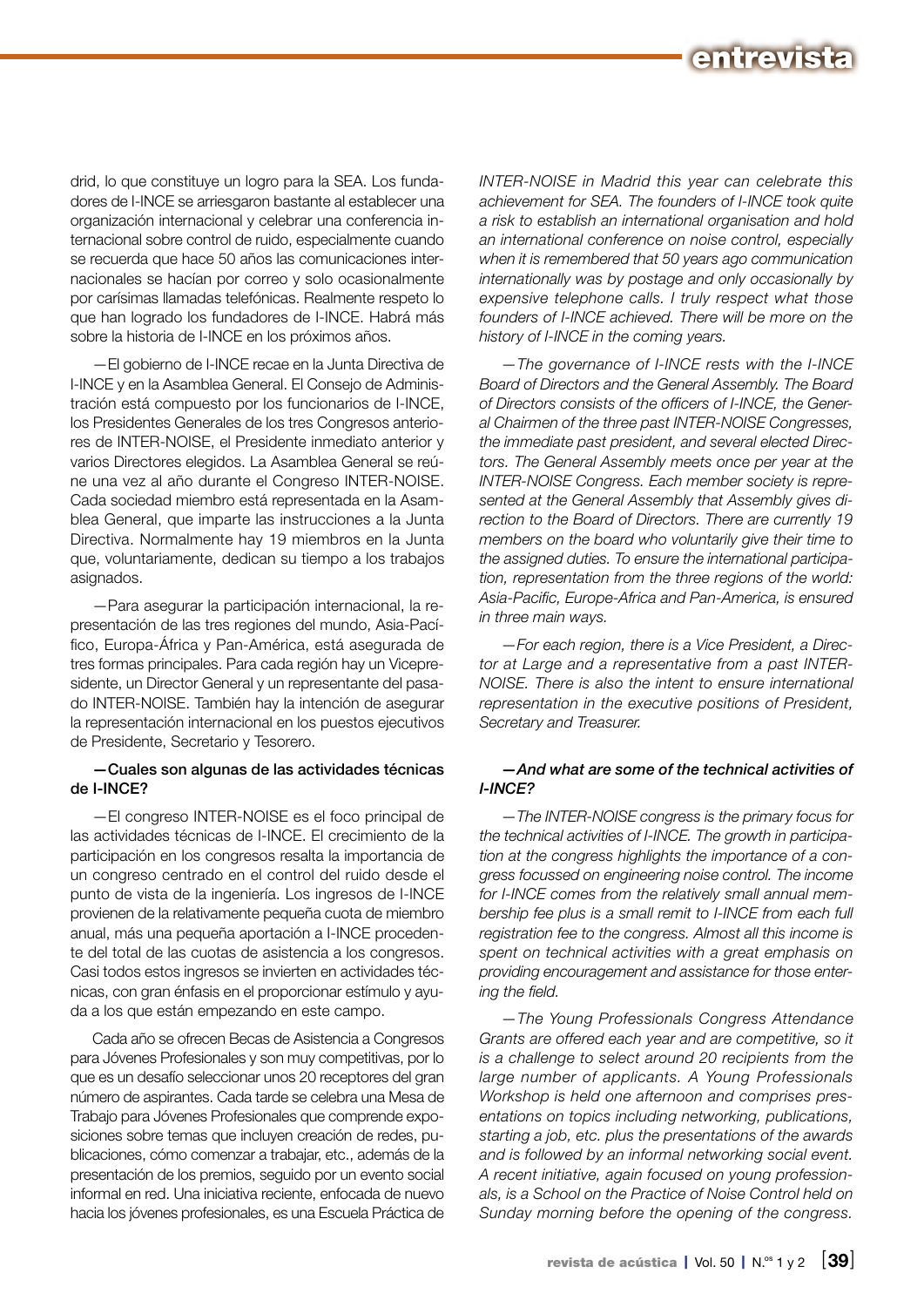## entrevist

Control de Ruido, que se celebra el domingo por la mañana antes de inauguración del Congreso. Esto se ofrece normalmente sin coste para los participantes.

—Otra iniciativa reciente es la provisión de un video YouTube para las conferencias I-INCE, con dos de 2017, uno de 2018 y otro programado para una conferencia plenaria en 2019. La Junta acepta sugerencias de otras iniciativas de las sociedades miembro que pueden presentarse por un miembro de la Junta en cualquier momento, así como durante la Asamblea General.

—Cada sociedad organizadora de un Congreso IN-TER-NOISE puede ayudarse aprendiendo de la estructura del programa técnico de los congresos anteriores. El domingo por la mañana hay una reunión especial de los presidentes de sesión pasados, presentes y futuros para encontrarse y discutir acerca del programa técnico.

—Finalmente, el último día del congreso hay una reunión técnica de planificación del congreso siguiente, en la que se invita a todos los participantes a sugerir futuras sesiones técnicas. Esto es una forma de asegurar los "temas candentes" para los próximos congresos.

—I-INCE contribuye a Noise News International (NNI) que incluye artículos técnicos así como noticias de organizaciones. Aunque hay aun cuatro volúmenes por año, los artículos se publican primero "on line", y NNI utiliza el estilo blog (noisenewsinternational.net/).

#### —Y cómo ve el futuro de I-INCE?

—Creo que I-INCE está en una situación estable. Sin embargo, es importante para cualquier organización mejorar y adaptar las operaciones y actividades técnicas para reflejar los cambios del mundo que nos rodea. Me gustaría ver I-INCE más capaz de animar a las sociedades miembro a involucrarse en actividades tales como el Día Internacional de Concienciación sobre el Ruido. I-INCE puede aprender de la EAA cómo lograr esto, y más ampliamente, como comunicarse mejor con los miembros. El Año Internacional del Sonido, en 2020, y la importancia de garantizar que las actividades de I-INCE contribuyan a este año, son un buen incentivo para trabajar en este aspecto.

—Mi periodo como Presidenta termina al final de 2019, y estoy segura de que el I-INCE estará en buenas manos bajo la dirección del presidente entrante Robert Bernhard.

—Finalmente, me gustaría desde la Revista de Acústica felicitar a la Sociedad Española de Acústica (SEA) en su 50º Aniversario que se celebrará durante el congreso INTER-NOISE 2019.

*This is currently offered to at no cost to the participants.*

*—Another recent initiative is the provision of a You-Tube video for the I-INCE lectures with two from 2017, one from 2018 and a further one scheduled from a plenary lecture in 2019. The Board welcomes suggestions for other initiatives from the member societies and these can be raised with a Board member at any time as well as during the General Assembly.* 

*—Each host society for and INTER-NOISE congress has the benefit of learning from the technical program structure of the previous congresses. There is a special meeting early on the Sunday for the past, present and future technical program chairs to meet and discuss the technical program.*

*—Then on the final day of the congress there is a future congress technical planning meeting when all congress participants are invited to make suggestions on future technical sessions. This is one way to ensure 'hot topics' are catered for in the future congresses.*

*—The I-INCE contributes to Noise New International (NNI) which includes technical articles and well as organisational news. Although there are still 4 issues per year, the articles go on line first and NNI uses the 'blog' style (noisenewsinternational.net/)*

#### *—And what do you see into the future for I-INCE?*

*—I believe that I-INCE is in a stable situation. However, it is important for any organisation to improve and adapt the operations and technical activities to reflect changes in the world around. I would like to see I-INCE better able to encourage the member societies to engage with activities like International Noise Awareness Day. The I-INCE can learn from the EAA on how to achieve this and more broadly how to better communicate with the members. The coming International Year of Sound in 2020 and the importance of ensuring that there are I-INCE activities contributing to this year, provides a good incentive for I-INCE to work on this aspect.* 

*—My term at President ends at the end of 2019 and I am confident that the I-INCE will be in good hands under the leadership of incoming President Robert Bernhard.*

*—Finally, I would like, from the pages of Revista de Acústica, congratulate the Sociedad Española de Acústica (SEA) in its 50th Anniversary that will be celebrated during the congress INTER-NOISE 2019.*